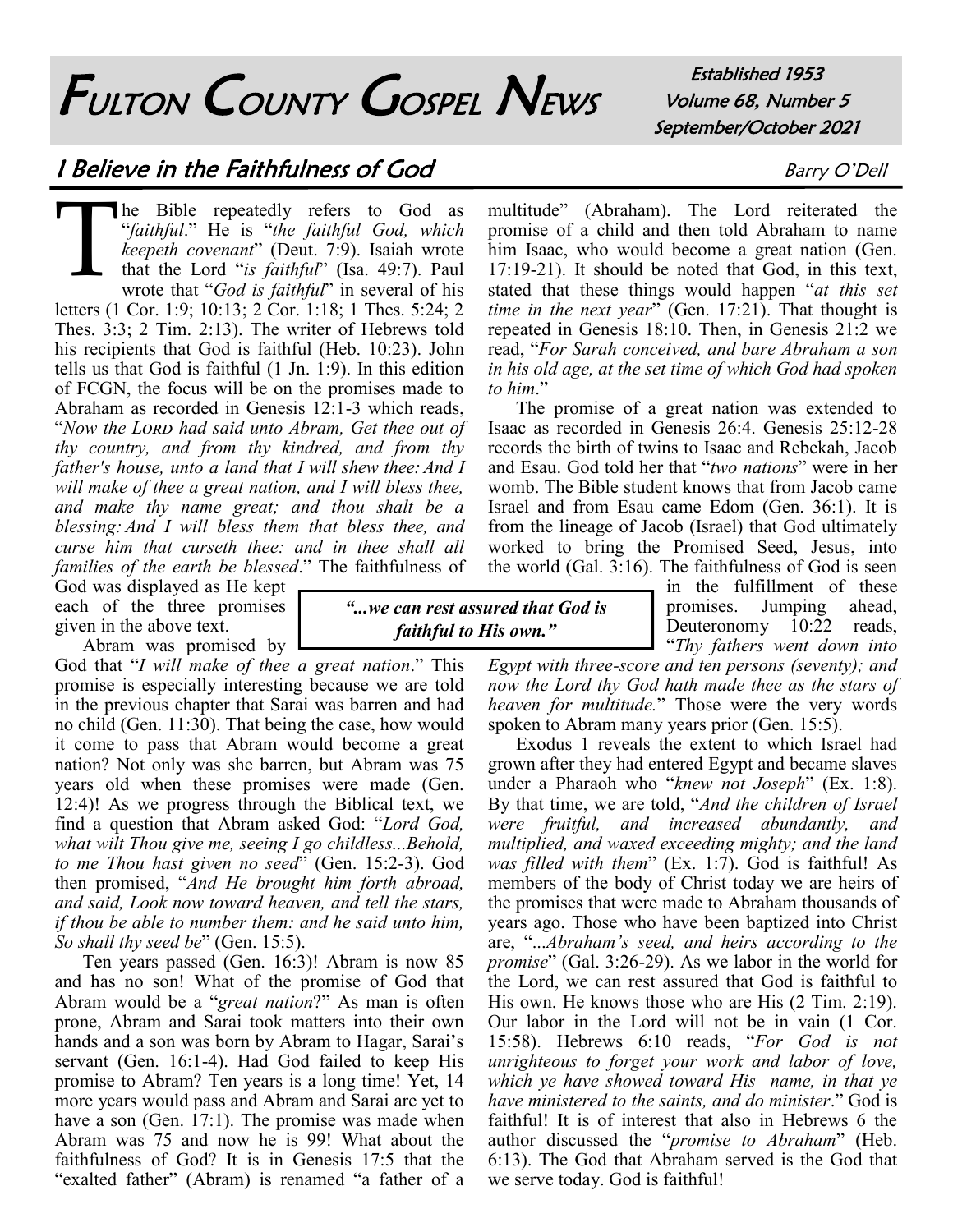$\prod$ concerned about the Seed promise made by contains a promise of a Descendant who would *"bless all of the families of the earth"* (Gen.

12:3). This Seed promise was fulfilled in the primary sense upon the birth of Isaac (Gen. 21:1-7). However, in the ultimate sense its fulfillment was occasioned by the birth of Jesus the Christ, the spiritual child of promise (Acts 3:25, 26; Gal. 3:16). The intended spiritual design of the Abrahamic Covenant, which contains the Seed promise, is recorded in Galatians 3:5-29. This passage of Scripture reveals three great designs of the covenant that Jehovah made with Abraham. These include: (1) The blessings of the Abrahamic Covenant are promised to those who live by an obedient faith in Jesus the Messiah (8-14); (2) The blessings of the Abrahamic Covenant are confirmed in the person of the Messianic Seed, Jesus (15- 22); and, (3) The blessings of the Abrahamic Covenant are bestowed upon the spiritual heirs of Abraham, which are those who have obeyed the Gospel of Jesus the Christ (23-29). Let's consider why this writer believes whole-heartedly in the Abrahamic Seed Promise.

First, we learn that Jehovah was and is still interested in having a relationship with mankind. Jehovah has gone through great lengths to redeem humanity. This becomes abundantly clear when one scrutinizes the pronouncement (Gen. 3:15), the initial promise (Gen. 12:1-3), and the fulfillment (Gal. 3:16) of the Seed Promise. Jesus, in being the fulfillment of the Abrahamic Seed Promise, was according to the Divine plan that God designed *"before the foundation of the world"* (Eph. 1:4, 5). The fact that God, the Word, would come to earth in human form (Jn. 1:1-14), speaks volumes to the special interest that God had for those who were made *"in His image."* The promise of redemption through the *"seed of woman*" (Gen. 3:15) would narrow to the seed of Abraham, which later would be narrowed through the seed of Judah (Gen. 49:10) and the seed of David (2 Sam. 7:12, 13; Matt. 1:1), and the apostle Paul explains in depth that the fulfillment of this was Jesus the Christ (Gal. 3:16). Therefore, the salvation that Jehovah has and still offers the world through His Son (the Seed), is not an accident. Contrary to popular belief, Jesus fulfilled the salvation portion of the promise that God made to Abraham. Thus, there is no more distinction between Jew and Gentile, and we need not offer any more special treatment to fleshly/physical "Jews/Israel" as a godly race. The Premillennialist teaches that Jesus will return to this earth before He commences a one thousand-year reign on David's throne in Jerusalem. The premillennial doctrine advertises the false notion that God intends to reestablish a Jewish kingdom in Palestine. The doctrine contends that there is yet a purpose to be served by fleshly Israel. This doctrine is dangerous for many reasons. Ultimately, it offers a false hope to physical Jews. The physical nation of Israel was selected to pave Jesus Christ!

he conscientious Bible student should be the way for the Promised Seed, Jesus (Gal. 3:24, 25; Heb. Jehovah to Abraham (Gen. 12:1-3). For it constant struggle to get the physical Jews to maintain the 9:1-10). They grossly violated the Law of Moses. It was a expected level of faithfulness to God. Because of the rebellion of the nation, consummated by the murder of Jesus the Christ, God rejected the Jewish people. Moreover, God punished the physical nation in AD 70. Today, there is not a single Jew who knows his tribal ancestry. The physical nation of Israel is dead. Jehovah replaced physical Israel with a new nation, spiritual Israel. Thus, today, the "Jew" is not one who is so physically, but one who is so spiritually (Rom. 2:28, 29). In this age, those who submit to the Gospel of Christ, whether Jew or Gentile (Rom. 1:16), become children of God, and the true *"seed of Abraham"* (Gal. 3:26-29). Many religious people need to understand this today. I believe in the Abrahamic Seed promise because the evidence points to the fact, that God has always been especially interested in humanity!

Secondly, we learn from this great promise that we can rely upon the faithfulness of God in fulfilling His promises to man. The only way to trust God is to believe that God will do what He said He would do. Our trust system is based on compelling evidences. God has never expected anyone to blindly come to Him. Matter of fact, the gathering of evidence is a process involved in almost every endeavor of human activity. It is a part of the way the human mind was designed to operate. The word "evidence" derives from a Latin word, which signifies "that which is clear, evident." Evidence and belief complement one another. Evidence prepares the way of belief. God has provided the necessary evidence for one to put their faith in Him. In Joshua 21:43-45, we see the emphasis of God giving the land to the nation of Israel and the blessings associated with them receiving the land. Thus, the faithfulness of God was demonstrated to God's nation of old. His delay in answering the promise did not mean that He was unfaithful. The Seed promise sets forth the plan of redemption. This involves God's providence and His faithfulness—His love, care, concern, protection, and His provision. Christ as "the Seed" and Redeemer of man is the apex and culmination of God's word in making the plan of redemption a reality. The faithfulness of God is seen mightily in the birth, life and ministry of Christ (Gal. 4:4, 5).

The work of Christ fulfills the promise God made to Abraham to bless all the families of the earth. John gives clear evidence of His success (Rev. 5:9). Spiritual Israel, the church/kingdom, is blessed with God's special providence while upon earth until we are taken to heaven (1 Cor. 15:24). As she is faithful to Christ, her head, she enjoys God's presence (Eph. 2:21, 22). She is never forsaken by the Lord (Heb. 13:5). The Bible clearly shows God has providentially worked to make the plan of redemption a blessing by culminating the promises made to Abraham with the Redeemer and Savior, the Lord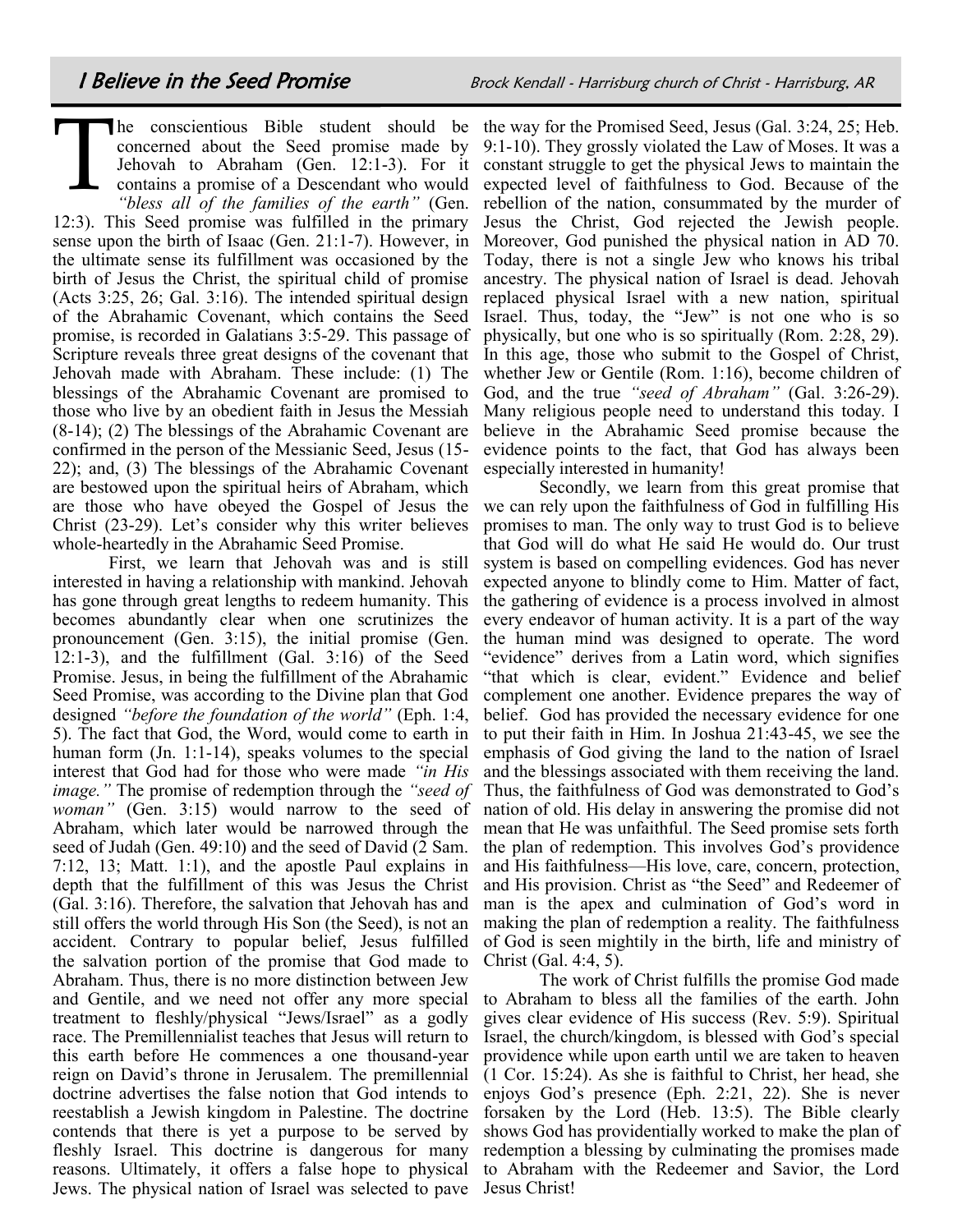If an individual told you to leave the country in which you live, to leave your kinfolks and to leave your father's house and the individual would show you the land in which you were to move to, would you go? The answer we f an individual told you to leave the country in which you live, to leave your kinfolks and to leave your father's house and the individual would show you the land in which you were to is, "*No*!" because we don't know who this individual is that is telling us to leave, and we do not put our faith in man. For Abram though, he put his faith in God. He was a friend of God, and he trusted in God's promise to him and to his seed to receive the inheritance of the land.

**Terah Moves to Haran.** Abram and his family are living in Ur of the Chaldees at the time and his father Terah is planning to move to Haran which is about 600 miles northwest from Ur and about 400 miles northeast from Canaan. "*And Terah took Abram his son, and Lot the son of Haran his son's son, and Sarai his daughter in law, his son Abram's wife; and they went forth with them from Ur of the Chaldees, to go into the land of Canaan; and they came unto Haran, and dwelt there. And the days of Terah were two hundred and five years: and Terah died in Haran*" (Gen. 11:31-32). Haran was the first stopping

> *"And the Lord gave unto Israel all the land which He sware to give..."*

place for Abram and his family after leaving Ur. Abram was in search of the land which God would show him, a land that would be free from idolatry.

Abram had no idea where he was going, but he trusted God's plan. The Hebrews writer explained to us that, "*By faith Abraham, when he was called to go out into a place which he should after receive for an inheritance, obeyed; and he went out, not knowing whither he went. By faith he sojourned in the land of promise, as in a strange country, dwelling in tabernacles with Isaac and Jacob, the heirs with him of the same promise: For he looked for a city which hath foundations, who builder and maker is God*" (Heb. 11:8-10).

**Abram's Call.** God sets forth a threefold promise to Abram. *"Now the LORD had said unto Abram, Get thee out of thy country, and from thy kindred, and from thy father's house, unto a land that I will shew thee: And I will make of thee a great nation, and I will bless thee, and make thy name great; and thou shalt be a blessing: And I will bless them that bless thee, and curse him that curseth thee: and in thee shall all families of the earth be blessed"* (Gen. 12:1- 3). This could be considered as the hub of the Old Testament, just as the Book of Acts is considered the hub of the New Testament. In these three verses, we have the land promise, seed promise, and the nation promise. Any Bible student can read of these promises over and over throughout the Bible. For Abram to

receive these promises, he must first find the land which God will show him. You can't be a nation unless you have land to build upon and for your seed to inherit it. God first called Abram in Ur (Acts 7:2-4; Gen. 11:31). Second, Abram was called in Haran (Gen. 12:1-4). Third, Abram in Shechem (Gen. 12:7). Fourth, Abram in Bethel (Gen 13:14-17). Fifth, Abram in Hebron (Gen. 15:5,18; 17:1-8). The same promise was given to Isaac (Gen. 26:3,4) and to Jacob (Gen. 28:13,14; 35:11,12; 46:3,4).

**Abram Enters the Land of Canaan.** Abram departed from Haran to look for a more sparsely settled land. When Abram left Haran he was 75 years old. Abram left Haran with his wife Sarai, Lot, his brother's son, along with all their belongings and others which they had gotten in Haran, and they started their journey to the land of Canaan. It's as if you can hear Abram saying, "to Canaan's land I'm on my way" (Gen. 12:4-5). As they started their journey to the land which God had promised Abram, they came to the place of Sichem (Shechem), unto the plain of Moreh. To Abram's surprise, he found that the Canaanite's were already living in the land (Gen. 12:6). "*And the* 

> *LORD appeared unto Abram, and said, Unto thy seed will I give this land: and there builded he an alter unto the LORD, who appeared unto him*" (Gen. 12:7).

Abram continued on to the place called Bethel and he pitched his tent on the mountain, with Bethel on the west and Hai on the east, and built another alter unto the Lord (Gen. 12:8). Bethel comes into play later on through Jacob (Gen. 28:19). Abram continued and he went south, exploring the land. There was a famine that was grievous, so he continued on into Egypt to sojourn there. Abram should have depended on God during the famine, but he tried to do it his way and it caused a lot of issues for Abram and his wife Sarai when they were in Egypt (Gen. 12:10-20). Abram and Sarai left out from Egypt, and returned to Bethel where he originally began between Bethel and Hai, and Abram called on the name of the LORD (Gen. 13:1-4). Abram and Lot are separated, and the LORD told Abram to look to the north, south, east, and west. "*For all the land which thou seest, to thee will I give it, and to thy seed for ever*" (Gen. 13:14-18). We know that Moses called this great inheritance a land that flows with milk and honey (Exo. 3:8; Lev. 20:24; Deut. 6:3, 26:9,15). God gave them all the land and it would be fulfilled when Joshua led the children of Israel across the Jordan river to possess the land. "*And the Lord gave unto Israel all the land which he sware to give unto their fathers; and they possessed it, and dwelt therein*" (Jos. 21:43-45).